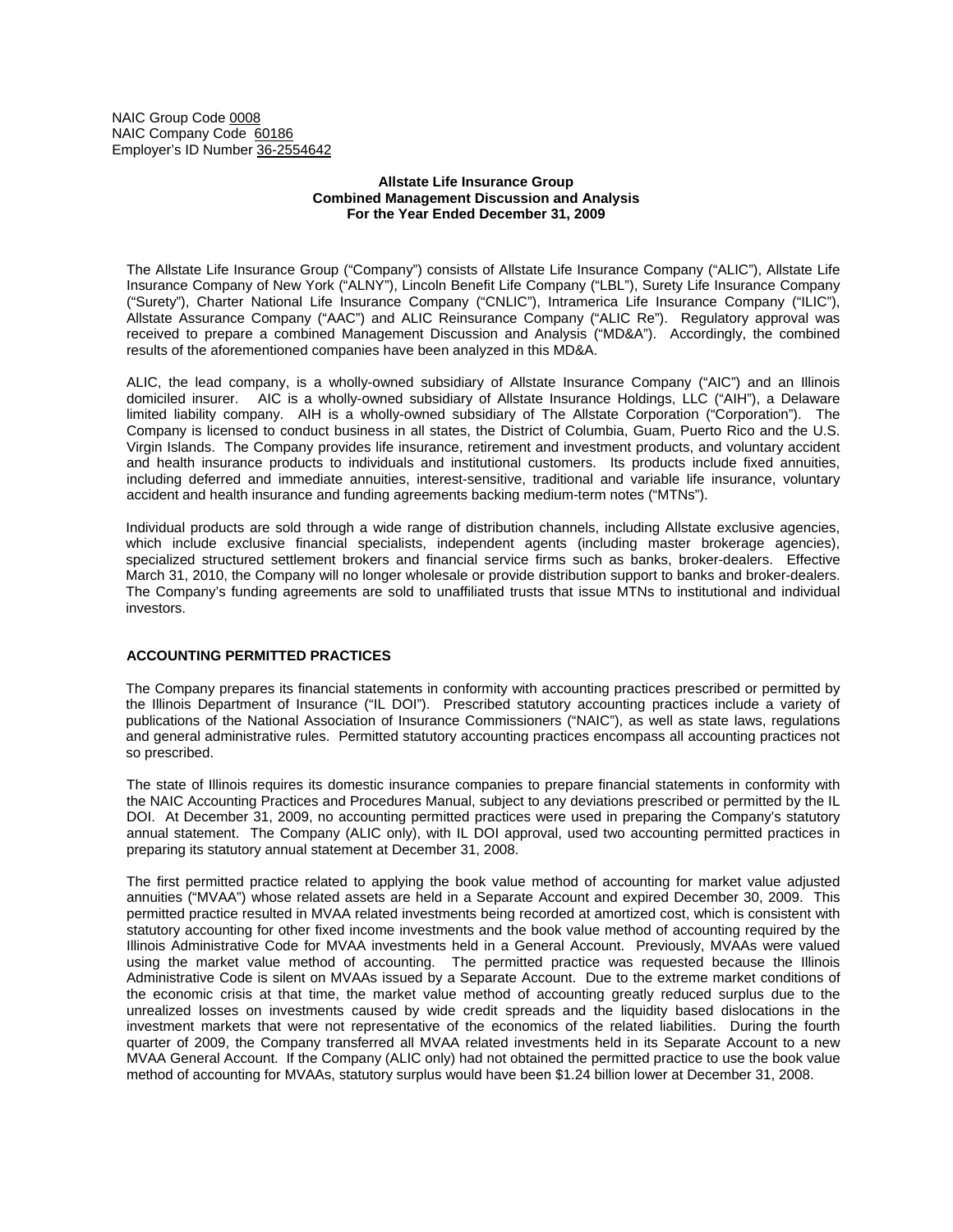The second permitted practice involved a modification to the accounting for deferred income taxes per SSAP No. 10, *Income Taxes* ("SSAP No. 10")*.* The permitted practice increased the amount of deferred tax assets that could be recognized as an admitted asset and included in statutory surplus to the lesser of deferred taxes that can be realized within three years or 15% of adjusted statutory surplus. SSAP No. 10 provided for a one year realization limitation and a surplus limitation of 10%. Effective December 31, 2009, SSAP No. 10R, *Income Taxes – Revised, a Temporary Replacement of SSAP No. 10* ("SSAP No. 10R") was adopted which revised the accounting for deferred tax assets similar to the permitted practice. It the Company had applied SSAP No. 10 guidance without regard to the permitted practice, statutory surplus would have been \$140 million lower at December 31, 2008.

# **FINANCIAL POSITION**

## **Cash and invested assets**

An important component of our financial results is the return on our investment portfolio. The investment portfolio is managed based upon the nature of the business and its corresponding liability structure.

The Company employs a strategic asset allocation approach which uses models that consider the nature of its liabilities and risk tolerances, as well as the risk and return parameters of the various asset classes in which it invests. This asset allocation is informed by the global economic and market outlook, as well as other inputs and constraints, including diversification effects, duration, liquidity and capital considerations. The Company will continue to manage risks associated with rising interest rates and commercial real estate.

The Company's investment strategy focuses on the total return of assets needed to support its underlying liabilities and to achieve an appropriate return on capital. Within the ranges set by the strategic asset allocation model, tactical investment decisions are made in consideration of prevailing market conditions.

The Company continues to focus its strategic risk mitigation efforts towards managing interest rate, credit and real estate investment risks, while the return optimization efforts focus on investing in market opportunities to generate income and capital appreciation.

The Company has a comprehensive portfolio monitoring process to identify and evaluate each security whose carrying values may be other-than-temporarily impaired. The portfolio monitoring process includes a quarterly review of all securities through a screening process which identifies instances where the fair value compared to amortized cost for bonds, including loan-backed and structured securities and cost for stocks is below established thresholds, and also includes the monitoring of other criteria such as ratings and payment defaults.

| (in millions)                 | 2009               | 2008   |
|-------------------------------|--------------------|--------|
| <b>Bonds</b>                  | \$<br>49,429<br>\$ | 42,856 |
| Preferred stocks              | 69                 | 1,980  |
| Common stocks                 | 167                | 64     |
| Mortgage loans on real estate | 7,514              | 7,706  |
| Cash and cash equivalents     | 1,423              | 2,394  |
| Short-term investments        | 180                | 1,399  |
| Contract loans                | 826                | 816    |
| Other invested assets         | 1,411              | 1,367  |
| Other                         | 675                | 185    |
|                               |                    |        |
| Total                         | \$<br>\$<br>61.694 | 58,767 |

The composition of the investment portfolio at December 31 was:

Total invested assets increased \$2.93 billion, or 4.98%, at December 31, 2009 and was primarily due to cash from operations and capital contributions, partially offset by net withdrawals on deposit-type contracts and net realized capital losses on investments.

# **Bonds**

The bond portfolio consists of corporate bonds including privately placed securities, mortgage-backed securities ("MBS"), asset-backed securities ("ABS"), tax-exempt and taxable municipal bonds, U.S. government bonds and foreign government bonds. The Company generally holds its bond portfolio to maturity, but has classified all bonds as available for sale to allow maximum flexibility in portfolio management.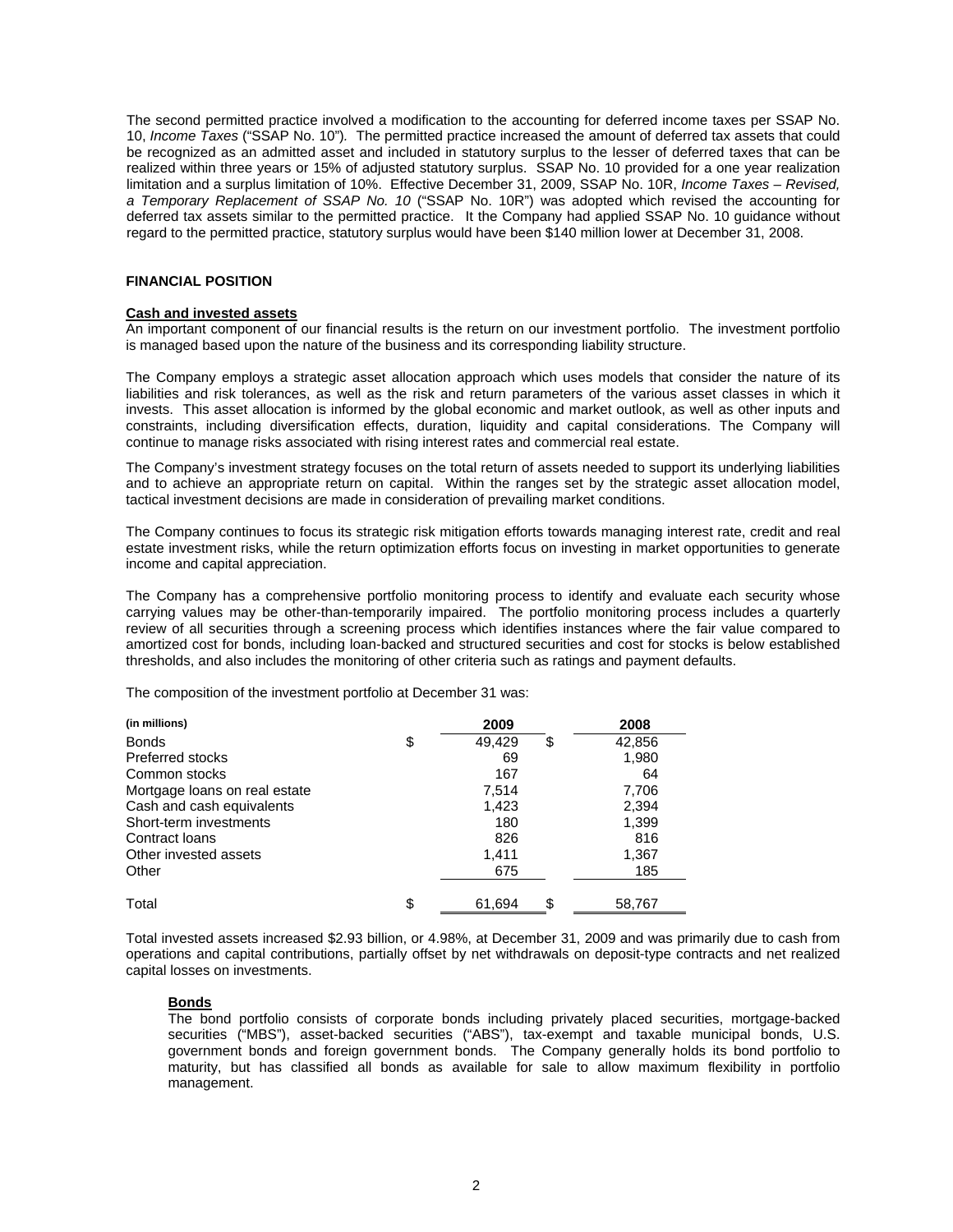At December 31, 2009, 92.41% of the consolidated bond portfolio was rated investment grade, which is defined as a security having a NAIC Securities Valuation Office rating of 1 or 2; a Moody's rating of Aaa, Aa, A, or Baa, a S&P, Fitch, Dominion, or Realpoint rating of AAA, AA, A or BBB; an A.M. Best rating of aaa, aa, a, or bbb; or a comparable internal rating if an externally provided rating is not available. There were no material changes in the invested asset mix or quality distribution from the prior year.

Bonds are carried at amortized cost. The fair value of bonds was \$47.70 billion and \$37.63 billion at December 31, 2009 and 2008, respectively. Unrealized net capital losses on the bond portfolio, which are calculated as the difference between statement value and fair value, were \$1.73 billion and \$5.22 billion as of December 31, 2009 and 2008, respectively.

Corporate bonds totaled \$27.30 billion and \$22.84 billion at December 31, 2009 and 2008, respectively. As of December 31, 2009, the portfolio also contained \$13.06 billion of privately placed corporate obligations compared with \$11.90 billion at December 31, 2008. The benefits of privately placed securities as compared to public securities are generally higher yields, improved cash flow predictability through pro-rata sinking funds on many bonds, and a combination of covenant and call protection features designed to better protect the holder against losses resulting from credit deterioration, reinvestment risk and fluctuations in interest rates. A potential disadvantage of privately placed securities as compared to public securities is reduced liquidity. 90.14% of the privately placed securities were rated investment grade by either the NAIC or internal ratings.

At December 31, 2009 and 2008, \$7.06 billion and \$7.76 billion, respectively, of the bond portfolio were invested in MBS. The MBS portfolio consists primarily of securities which were issued by or have underlying collateral that is guaranteed by U.S. government agencies or sponsored entities, thus minimizing credit risk. The MBS portfolio, however, is subject to interest rate risk since price volatility and ultimate realized yield are affected by the rate of repayment of the underlying mortgages. The Company attempts to limit interest rate risk on these securities by investing a portion of the portfolio in securities that provide prepayment protection. At December 31, 2009, 93.93% of the MBS portfolio was rated investment grade.

The bond portfolio also contained \$4.20 billion and \$4.19 billion of ABS at December 31, 2009 and 2008, respectively. The ABS portfolio is subject to credit and interest rate risks. Credit risk is mitigated by monitoring the performance of the collateral. In addition, many of the securities in the ABS portfolio are credit enhanced with features such as over-collateralization, subordinated structures, reserve funds, guarantees and/or insurance. 68.71% of the ABS securities were rated investment grade by either the NAIC or internal ratings. Interest rate risk is similar to the risk posed by MBS, but to a lesser degree due to the nature of the underlying assets.

The Company identified it had exposure to subprime residential mortgage related risk in the form of assetbacked residential mortgage-backed securities ("ABS RMBS") and asset-backed collateralized debt obligations ("ABS CDO"). The ABS RMBS portfolio includes securities that are collateralized by mortgage loans issued to borrowers that cannot qualify for prime or alternative financing terms due in part to an impaired or limited credit history. It also includes securities that are collateralized by certain second lien mortgages regardless of the borrower's credit profile. The ABS CDO portfolio contains securities collateralized by a variety of residential mortgage-backed and other securities, which may include subprime residential mortgage-backed securities. At December 31, 2009, the ABS RMBS portfolio had net unrealized losses of \$530 million, of which all but \$1 million were gross unrealized losses. At December 31, 2008, the ABS RMBS portfolio had net unrealized losses of \$765 million, of which all but \$8 thousand were gross unrealized losses.

Municipal bonds, including tax-exempt and taxable securities, totaled \$5.60 billion at December 31, 2009 compared to \$3.72 billion at December 31, 2008. 97.76% of these securities were rated investment grade at December 31, 2009.

Fixed income securities issued by the U.S. government and agencies of the U.S. government totaled \$4.59 billion at December 31, 2009 compared to \$3.90 billion at December 31, 2008. 99.89% of these securities were rated investment grade at December 31, 2009.

## **Preferred stocks**

Preferred stocks decreased by \$1.91 billion to \$69 million at December 31, 2009 primarily due to a reclassification of hybrid securities that were previously categorized as preferred stocks to bonds in 2009 pursuant to a NAIC definition change effective January 1, 2009.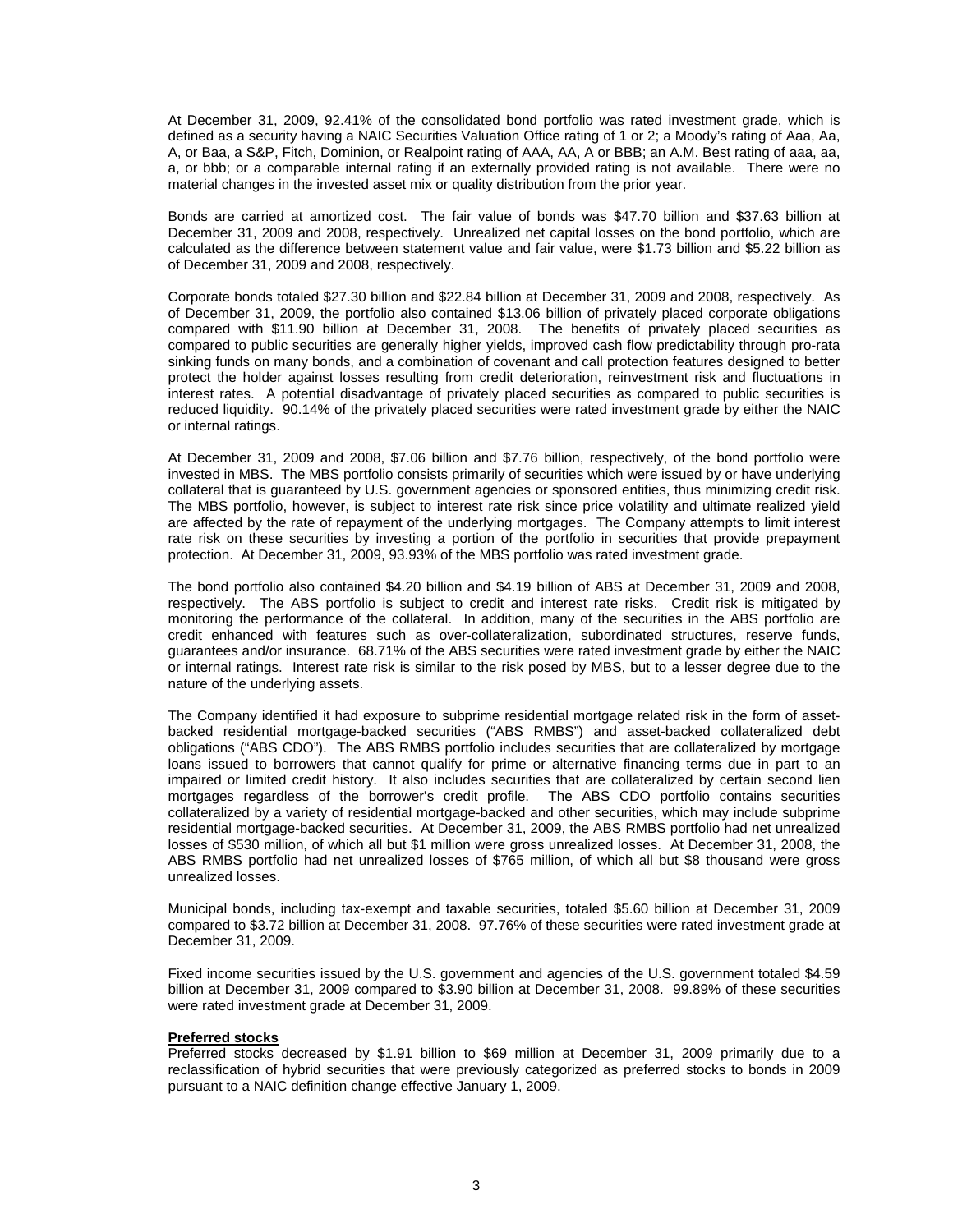## **Mortgage loans on real estate**

Mortgage loans on real estate decreased \$192 million to \$7.51 billion at December 31, 2009 primarily due to the Company's risk mitigation efforts of reducing real estate exposure to adapt to current market conditions. The Company's mortgage loans are collateralized by first mortgages on developed commercial real estate. Geographical and property type diversification are key considerations used to manage exposure.

The Company closely monitors its commercial mortgage loan portfolio on a loan-by-loan basis. Loans with an estimated collateral value less than the loan balance, as well as loans with other characteristics indicative of higher than normal credit risk, are reviewed by management at least quarterly for purposes of establishing other-than-temporary impairment adjustments and placing loans on non-accrual status. Accrual of income is suspended for mortgage loans that are in default or when full and timely collection of principal and interest payments is not probable. The underlying collateral values are based upon either discounted property cash flow projections or a commonly used valuation method that utilizes a one-year projection of expected annual income divided by an expected rate of return. The Company recorded \$85 million and \$1 million of realized capital losses related to other-than-temporary impairments on mortgage loans for the year ended December 31, 2009 and 2008, respectively. Additionally, the Company reported \$90 million and \$24 million in valuation allowances on mortgage loans for the year ended December 31, 2009 and 2008, respectively.

#### **Short-term investments**

The short-term investment portfolio decreased \$1.22 billion to \$180 million at December 31, 2009. The decrease was mostly due to funding reductions in contractholder obligations and purchases of bonds. The Company invests all available cash balances primarily in taxable short-term securities having a final maturity date or redemption date of less than one year.

# **From Separate Accounts**

Separate Accounts balances decreased by \$7.15 billion, or 43.31%, to \$9.36 billion at December 31, 2009 due in large part to the transfer of MVAA assets to the ALIC General Account.

The assets of the Separate Accounts are carried at fair value. Separate Accounts liabilities represent the contractholders' claims to the related assets are carried at the fair value of the assets. In the event the asset values of certain contractholder accounts are projected to be below the value guaranteed by the Company, a liability is established through a charge to earnings. Certain guarantees provided by the Company are reserved in Exhibit 5 of the Company's General Account annual statement.

The Company issues deferred variable annuities and variable life contracts, the assets and liabilities of which are legally segregated and recorded as assets and liabilities of the Separate Accounts. Absent any contract provision wherein the Company provides a guarantee the contractholders of the variable annuity and variable life products bear the investment risk that the Separate Accounts funds may not meet their stated investment objectives.

## **Aggregate reserve for life contracts**

| (in millions)                      | 2009         | 2008         |
|------------------------------------|--------------|--------------|
| <b>Fixed annuities</b>             | \$<br>19.115 | \$<br>18,914 |
| Interest sensitive life            | 9,230        | 8,792        |
| Market value adjusted annuities    | 6,936        |              |
| Structured settlements             | 6,885        | 6,664        |
| Indexed annuities                  | 4,257        | 3,691        |
| Traditional                        | 1.531        | 1,409        |
| Annuity buy outs                   | 923          | 1,024        |
| Single premium immediate annuities | 629          | 658          |
| Other                              | 651          | 591          |
|                                    |              |              |
| Total                              | \$<br>50,157 | \$<br>41,743 |

Aggregate reserves increased \$8.41 billion to \$50.16 billion as of December 31, 2009 compared to \$41.74 billion as of December 31, 2008. MVAA reserves relate to ALIC only and increased \$6.94 billion due to the transfer of MVAAs from the ALIC Separate Account. The \$565 million increase in indexed annuities reserves was primarily due to improved market performance. Reserves for interest sensitive life increased \$438 million as a result of increases in account values. Structured settlements increased \$221 million mostly due to reserve strengthening. Fixed annuity reserves increased \$201 million primarily due to lower surrenders.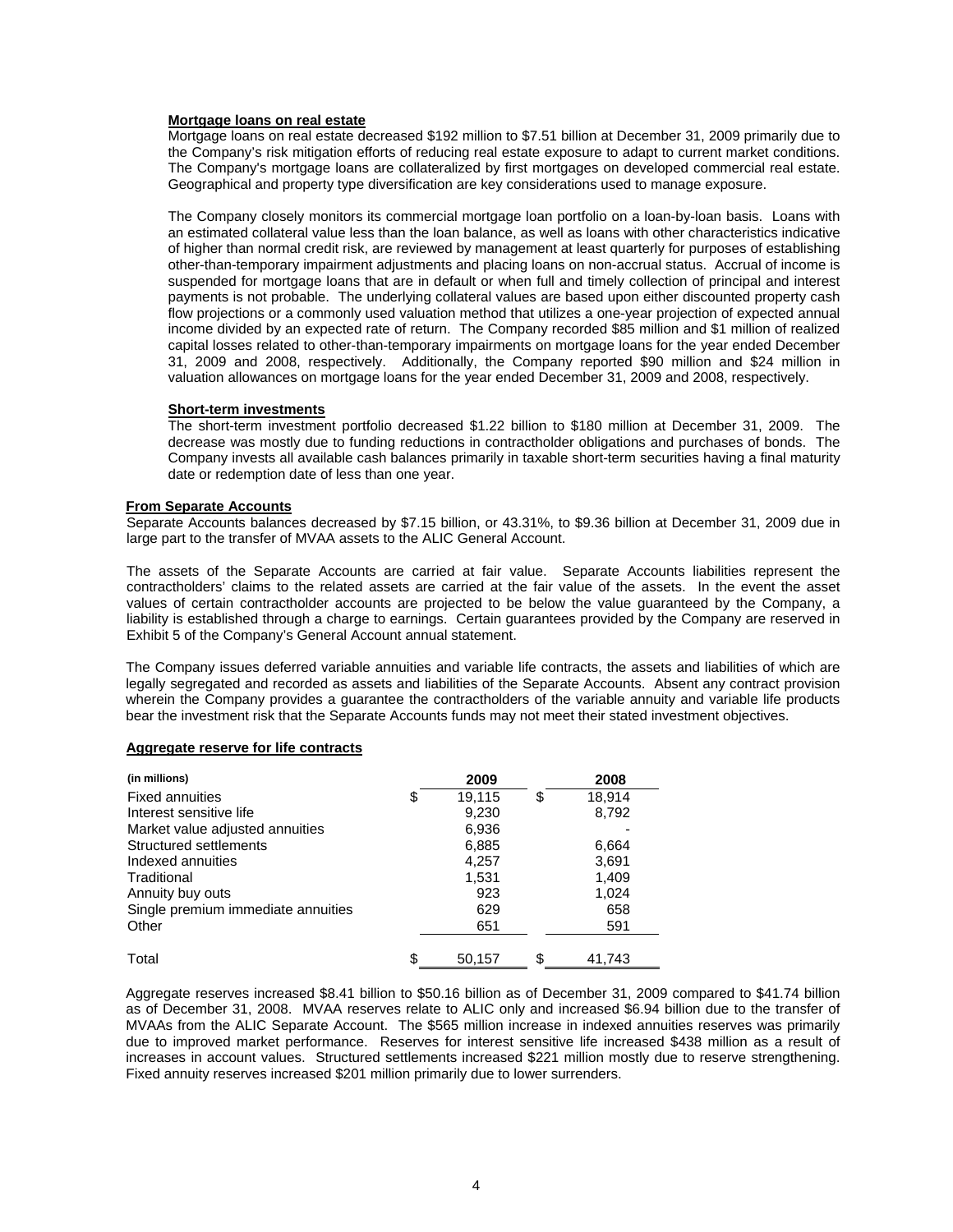# **Liability for deposit-type contracts**

Liability for deposit type contracts decreased \$4.50 billion to \$8.11 billion as of December 31, 2009 compared to \$12.61 billion as of December 31, 2008. The majority of the decrease was driven by scheduled distributions and buybacks for MTNs. New issues of MTNs also reduced significantly as a direct result of the Company's strategy to reduce its exposure to spread-based products.

## **Transfers to Separate Accounts due or accrued**

Transfers to Separate Accounts due or accrued decreased \$1.23 billion at December 31, 2009 from December 31, 2008. The majority of the decrease was related to the previously noted transfer of the MVAA reserves from the Separate Account.

## **Asset Valuation Reserve**

Asset valuation reserve ("AVR") decreased \$193 million, or 82.48% to \$41 million as of December 31, 2009. The decrease was primarily due to higher realized capital losses mostly driven by write-downs.

# **Aggregate Write-ins for liabilities**

Aggregate write-ins for liabilities increased \$250 million, or 33.38%, to \$999 million as of December 31, 2009. Increases in swap collateral and securities lending collateral were the main drivers. The increase in swap collateral was primarily due to increased counterparty exposure on derivatives. The increase in securities lending collateral was the result of increased activity stemming from lending opportunities for the Company's bond holdings.

# **Capital and surplus**

Capital and surplus increased \$213 million to \$3.61 billion. The Company received capital contributions totaling \$715 million from its parent during the year. Surplus increased by \$154 million related to the incremental deferred tax asset. The incremental deferred tax asset resulted from the election to admit a higher amount of adjusted gross deferred tax asset pursuant to SSAP No. 10R. Decreases in nonadmitted assets and AVR of \$267 million and \$193 million, respectively, also increased surplus. The overall increase was partially offset by the net loss of \$929 million and a \$206 million decrease in deferred income tax.

# **RESULTS OF OPERATIONS**

| (in millions)                                                   | 2009        | 2008          |
|-----------------------------------------------------------------|-------------|---------------|
| Premiums and annuity considerations                             | \$<br>3,736 | \$<br>5,559   |
| Net investment income including IMR amortization                | 2,379       | 3,119         |
| Commissions and expense allowances                              | 191         | 269           |
| Reserve adjustments on reinsurance ceded                        | (1, 118)    | (1,833)       |
| Income from fees                                                | 71          | 77            |
| Other income                                                    | 8           | 12            |
| Total revenue                                                   | 5,267       | 7,203         |
| Provision for benefits                                          | 15,255      | 7,710         |
| Commissions and general insurance expenses                      | 843         | 1,101         |
| Insurance taxes, licenses and fees                              | 64          | 66            |
| Net transfers to or (from) Separate Accounts                    | (10, 446)   | 36            |
| Maturities and other scheduled payments                         |             | 14            |
| Total expense                                                   | 5,716       | 8,927         |
| Net gain from operations before dividends to policyholders and  |             |               |
| federal income taxes                                            | (449)       | (1, 724)      |
| Federal and foreign income taxes incurred                       | (449)       | (594)         |
| Net gain from operations after dividends to policyholders and   |             |               |
| federal income taxes and before realized capital gains (losses) |             | (1, 130)      |
| Realized gains (losses), net of IMR and federal income taxes    | (929)       | (855)         |
| Net income                                                      | (929)       | \$<br>(1,985) |
|                                                                 |             |               |

# **Net income**

The net loss of \$0.93 billion at December 31, 2009 consisted of net realized capital losses, net of IMR and federal income taxes. Net gain from operations after dividends to policyholders and federal income taxes and before realized capital losses increased \$1.13 billion primarily due to reduced benefits and expenses.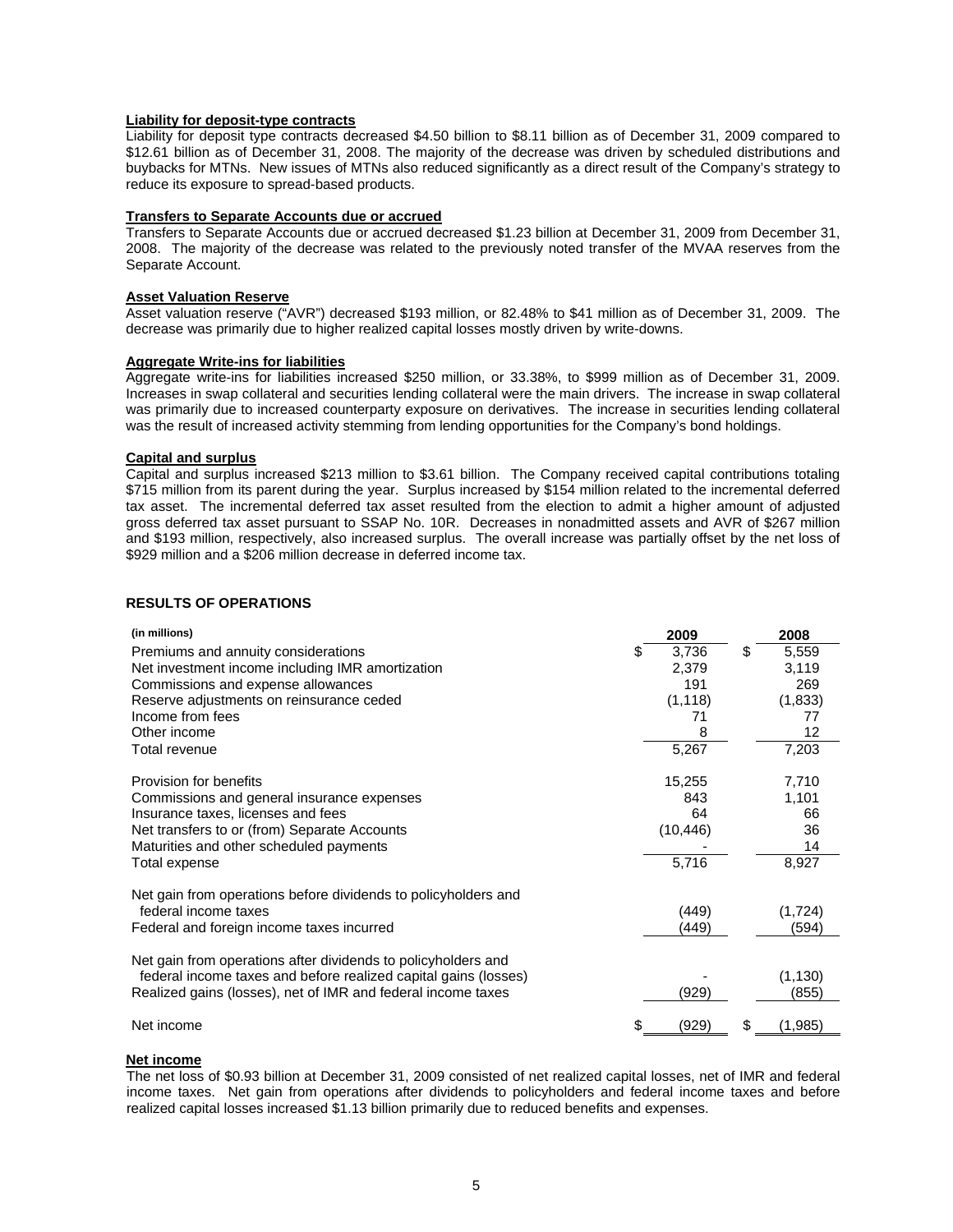# **Premiums and annuity considerations**

Premiums and annuity considerations decreased \$1.82 billion, or 32.79%, due in large part to the decreases in fixed annuities of \$1.00 billion and MVAAs of \$727 million. The decrease in fixed annuities was primarily due to the Company's strategy to reduce exposure to spread-based products. The decrease in MVAA sales was due to deteriorating market returns for this product.

#### **Net investment income**

Net investment income, including interest maintenance reserve ("IMR") amortization, decreased \$740 million, or 23.73%. Net investment income decreased \$354 million primarily due to a decline in the average investment yield. IMR amortization decreased \$386 million due to the increase in realized capital losses.

#### **Provision for benefits**

Provision for benefits increased \$7.55 billion, or 97.86%, and was largely attributed to the increase in aggregate reserves for life and accident and health contracts of \$8.18 billion, partially offset by a \$308 million decrease in interest on deposit-type contracts and a \$292 million decrease in surrenders. The increase in reserves was mostly due to the transfer of the MVAAs from the Separate Account. Interest on deposit-type contracts decreased \$308 million, or 45.90%, primarily due to the increased distributions and buybacks of MTNs, as well as a decrease in LIBOR rates. Surrender benefits decreased \$292 million, or 6.89%, mainly due to the improved overall market conditions.

#### **Net transfers from Separate Accounts**

The transfers from Separate Accounts increased \$10.48 billion in 2009, primarily due to the transfer of the MVAAs to the General Account which more than offset the increases in benefits. The transfer primarily consisted of MVAA reserves and other related items such as fund transfers, premiums and surrenders.

# **CASH FLOW AND LIQUIDITY**

The following table summarizes cash flow.

| (in millions)                                                                  | 2009               | 2008             |
|--------------------------------------------------------------------------------|--------------------|------------------|
| Net cash from operations                                                       | \$<br>7.597        | 1.094            |
| Net cash from investments<br>Net cash from financing and miscellaneous sources | (5.540)<br>(4.248) | 6.544<br>(4,193) |
| Net change in cash, cash equivalents and short-term investments                | (2, 191)           | 3.445            |

The principal sources of positive cash flow from operations were net transfers from Separate Accounts, premiums, investment income and federal income tax recovered. The principal uses were the payment of claims and related expenses, and commissions and operating expenses.

The negative net cash from investments was primarily with bonds as the acquisitions of \$23.97 billion exceeded bond proceeds of \$16.86 billion. The bond acquisitions included those related to the MVAA transfer from the Separate Account. The maturity structure of the Company's bonds, which represent 80.12% of the Company's total investments, is managed to meet the anticipated cash flow requirements of the underlying liabilities. A portion of the diversified product portfolio, primarily fixed deferred annuities and universal life insurance policies, is subject to discretionary surrender and withdrawal by customers.

The most significant components of the negative cash flow from financing and miscellaneous sources were net withdrawals on deposit-type contracts of \$5.01 billion, partially offset by \$0.71 billion in capital contributions. The net withdrawals on deposit-type contracts were primarily attributable to MTN contracts due to scheduled distributions and buybacks.

Liquidity for life insurance companies is measured by the ability to pay contractual benefits and operating expenses, and fund investment commitments. Annuity reserves at December 31, 2009, excluding Separate Accounts, comprise 80.81% of total reserves in-force. Of the total annuity reserves, \$18.17 billion, or 38.38%, are not subject to discretionary withdrawal. The Company maintains a strong liquidity position and is well positioned to meet its policyholders' obligations.

## **Financial strength ratings and outlook**

The Company's financial strength ratings and outlook were A+ (negative), AA- (negative) and A1 (stable) by A.M. Best, Standard & Poor's and Moody's, respectively, at December 31, 2009.